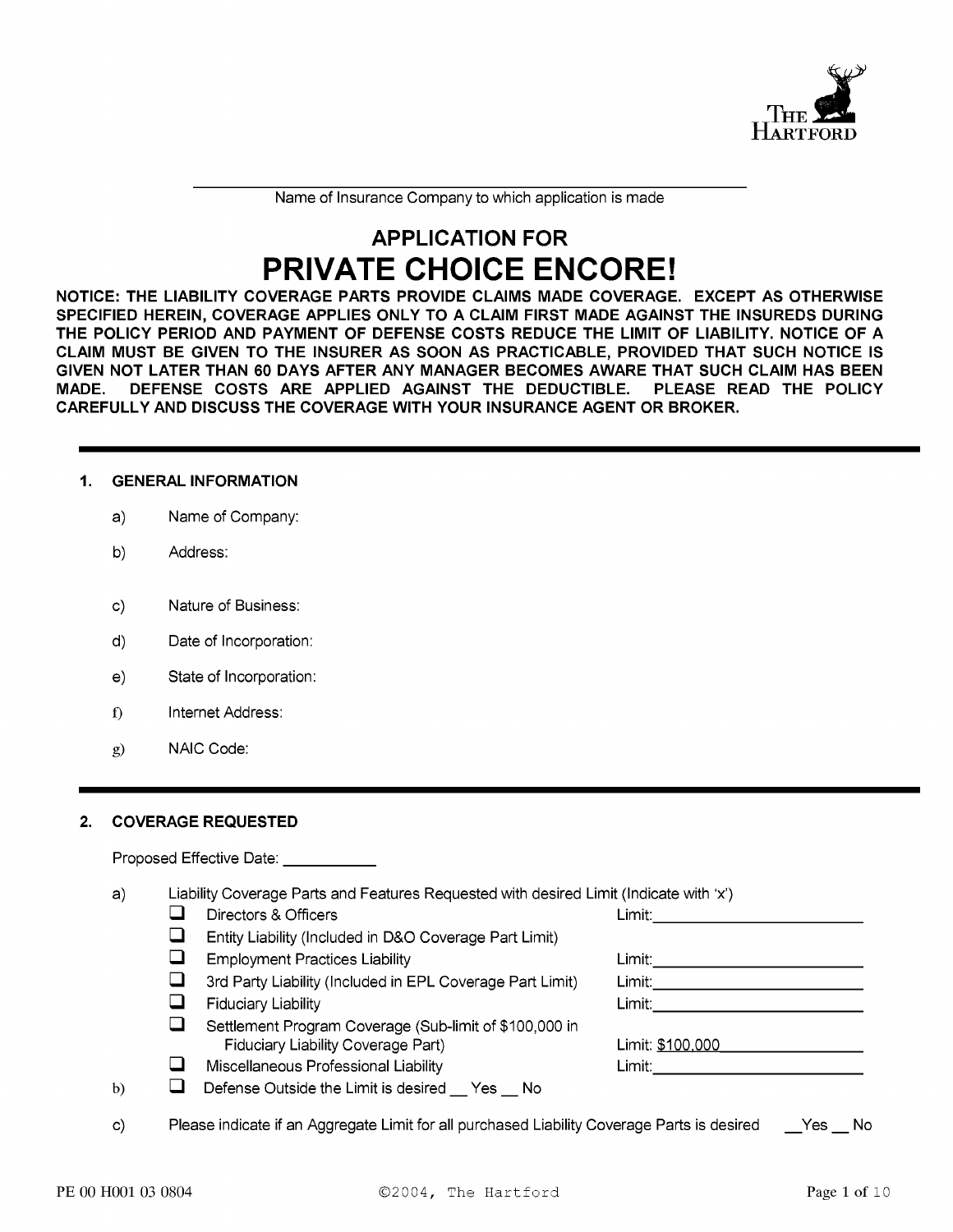| Non Liability Coverage Parts Requested with desired Limit (Indicate with 'x') |                          |
|-------------------------------------------------------------------------------|--------------------------|
| Kidnap and Ransom/Extortion                                                   |                          |
| Crime:                                                                        |                          |
| 1. Employee Theft<br>Deductible: _______________                              | Limit: _____________     |
| 2. Depositors Forgery Or Alteration<br>Deductible: _______________            | Limit:__________________ |
| 3. Inside The Premises<br>Deductible: <u>www.community.com</u>                | Limit: _____________     |
| 4. Outside The Premises<br>Deductible: _______________                        | Limit:                   |
| 5. Computer And Funds Transfer Fraud<br>Deductible: _______________           | Limit:                   |
| 6. Money Orders/Counterfeit Currency<br>Deductible: .                         | Limit: _________________ |

#### $3<sub>1</sub>$ **COMPANY INFORMATION**

 $d)$ 

- Total Revenues as of current fiscal year end:  $a)$
- Total Assets as of current fiscal year end:  $b)$
- Total Employees as of current fiscal year end:  $\mathsf{C}$
- Total number of locations: d)
- Has the Company experienced within the past 2 years or does the Company expect any of the following  $e)$ events within the next 2 years (if yes, please provide details attach separate sheet if necessary):

\$

\$

| acquisition of any other entity larger than 25% of the total assets of the company?                                                                     | Yes.   | - No   |
|---------------------------------------------------------------------------------------------------------------------------------------------------------|--------|--------|
| merger with any other entity?                                                                                                                           | Yes.   | - No   |
| any restructuring or legal or financial reorganization or filing for bankruptcy?<br>write-downs, restatement(s) of financial reports, charges, or sale, | Yes No |        |
| distribution or divestiture of any assets?                                                                                                              | Yes.   | - No   |
| any downsizing, layoffs, reduction in force, plant or office closings?                                                                                  |        | Yes No |
| Has the Company, or anyone for whom insurance is intended, been involved in:                                                                            |        |        |
| any antitrust, copyright or patent litigation?                                                                                                          | Yes.   | – No   |
| any civil or criminal action or administrative proceeding alleging a violation                                                                          |        |        |
| of any federal or state security law or regulation?                                                                                                     | Yes    | N٥     |
| any representative actions, class actions, or derivative suits?                                                                                         | Yes    | No     |

If the answer is "Yes" to any of the above questions in 3 e) or f), please provide details (attach separate sheet)

Please list all Subsidiaries for which coverage is desired (attach separate sheet if necessary):  $g)$ 

| <b>NAME</b>                                                                                                                                  | NATURE OF<br><b>BUSINESS</b> | DATE ACQ.<br>OR CREATED | <b>OWNED</b> | PERCENTAGE STATE/COUNTRY<br>OF INCORPORATION |
|----------------------------------------------------------------------------------------------------------------------------------------------|------------------------------|-------------------------|--------------|----------------------------------------------|
|                                                                                                                                              |                              |                         |              |                                              |
| PLEASE PROVIDE THE FOLLOWING INFORMATION:                                                                                                    |                              |                         |              |                                              |
| Latest CPA letter to management and any written response thereto<br>Most recent audited Financial Statement or Annual Report and CPA opinion |                              |                         |              |                                              |

Other Information deemed necessary by the Underwriter **Constitution of the Constitution** of the United States of the Underwriter

 $f$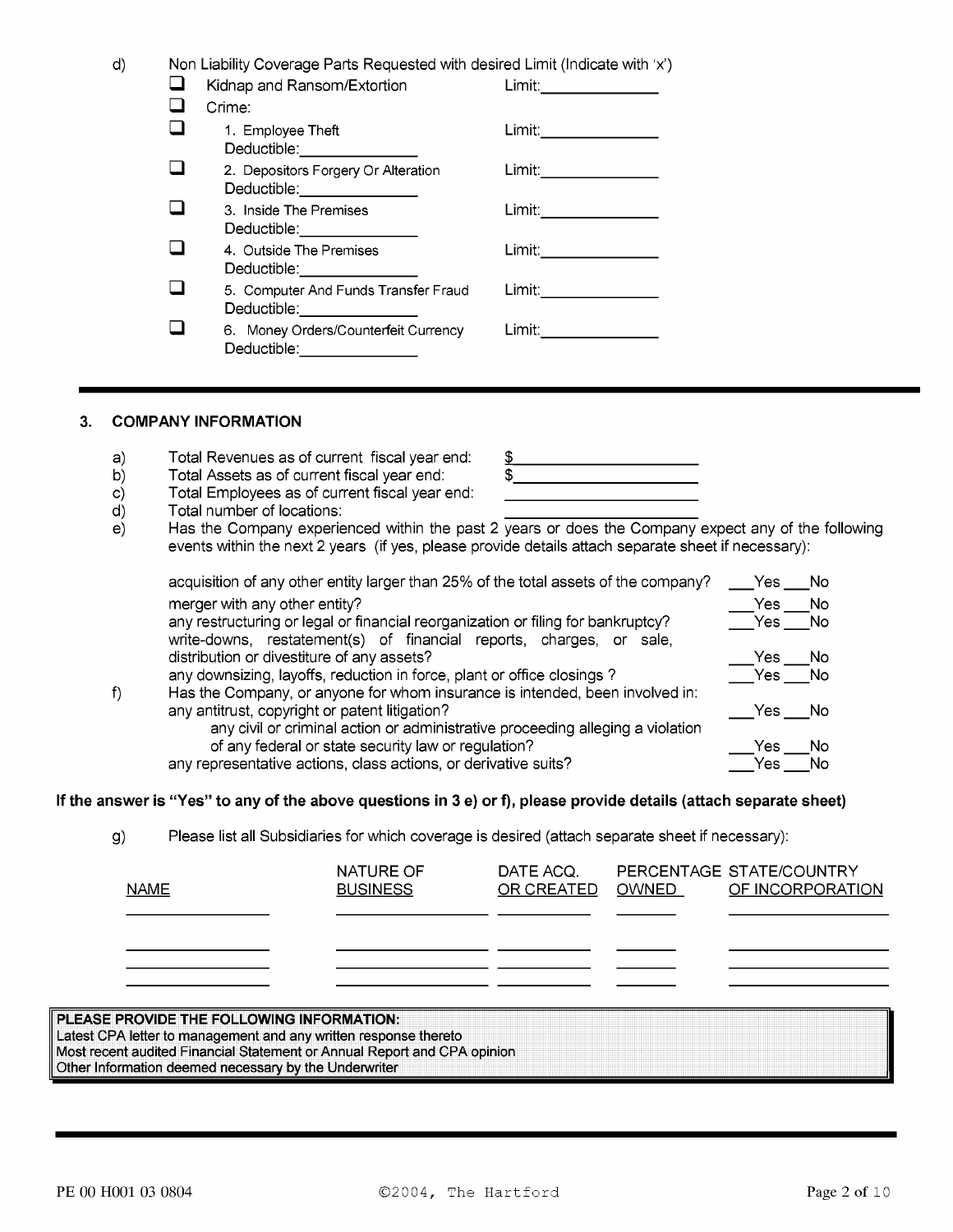#### DIRECTORS & OFFICERS COVERAGE PART (Complete Only if this Coverage Part is Requested) 4.

- Total number of common shares outstanding:  $a)$
- b) Total number of common shareholders:
- Total number of common shares held directly or beneficially by Directors and Officers:  $\mathsf{C}$
- Describe fully any other securities convertible to common shares: d)
- Give names and percent owned of any shareholders who hold, directly or beneficially, 5% or more of  $e)$ the common shares outstanding:
- Have there been any changes in executive officers or directors during the past year or do they expect any  $f$ within the next year?  $Yes$  No
- Has the Company retained or does it currently plan on retaining an investment banker or financial advisor  $\mathsf{q}$ to increase or maximize shareholder value? Yes No
- Is the Company currently considering a private or public offering of any securities within the next year? h) Yes No
- Does the Company or any of its Subsidiaries, including the Directors and Officers thereof, presently act or i) plan to act in the capacity of General Partner in any Limited or General Partnership?

Yes \_\_\_No

- Is the Company currently or has it at any time over the last year been in breach or violation of any debt  $j)$ covenant or loan agreement or any other material contractual obligation? If yes, please provide details (attach separate sheet if necessary)? Yes No
- Has the Company changed auditors in the past year? If yes, please provide details (attach separate sheet  $\mathsf{k}$ if necessary). \_Yes \_\_\_No
- Has the Company auditors informed the Company of any disagreements or weaknesses with its I) accounting practices? If yes, please provide details. Yes No

# If the answer is "Yes" to any of the above questions, please provide details (attach separate sheet)

PLEASE PROVIDE THE FOLLOWING INFORMATION: Complete List of Directors and Officers to include their name, position and affiliation with any other outside organizations Any Prospectus or Private Placement Memorandum

# 5. EMPLOYMENT PRACTICES LIABILITY COVERAGE PART (Complete Only if this Coverage Part is Requested)

a) For the current and previous years, please list the following Employee information

| Year                    |  |
|-------------------------|--|
| <b>Total Employees</b>  |  |
| <b>Full Time</b>        |  |
| Part Time               |  |
| Seasonal                |  |
| Leased                  |  |
| Temporary               |  |
| Union                   |  |
| Independent Contractors |  |

# b) Please also list the following for the most recent two years

| Year                             |  |
|----------------------------------|--|
| <b>Involuntary Terminations:</b> |  |
| Resignations:                    |  |
| Retirees:                        |  |
| Layoffs:                         |  |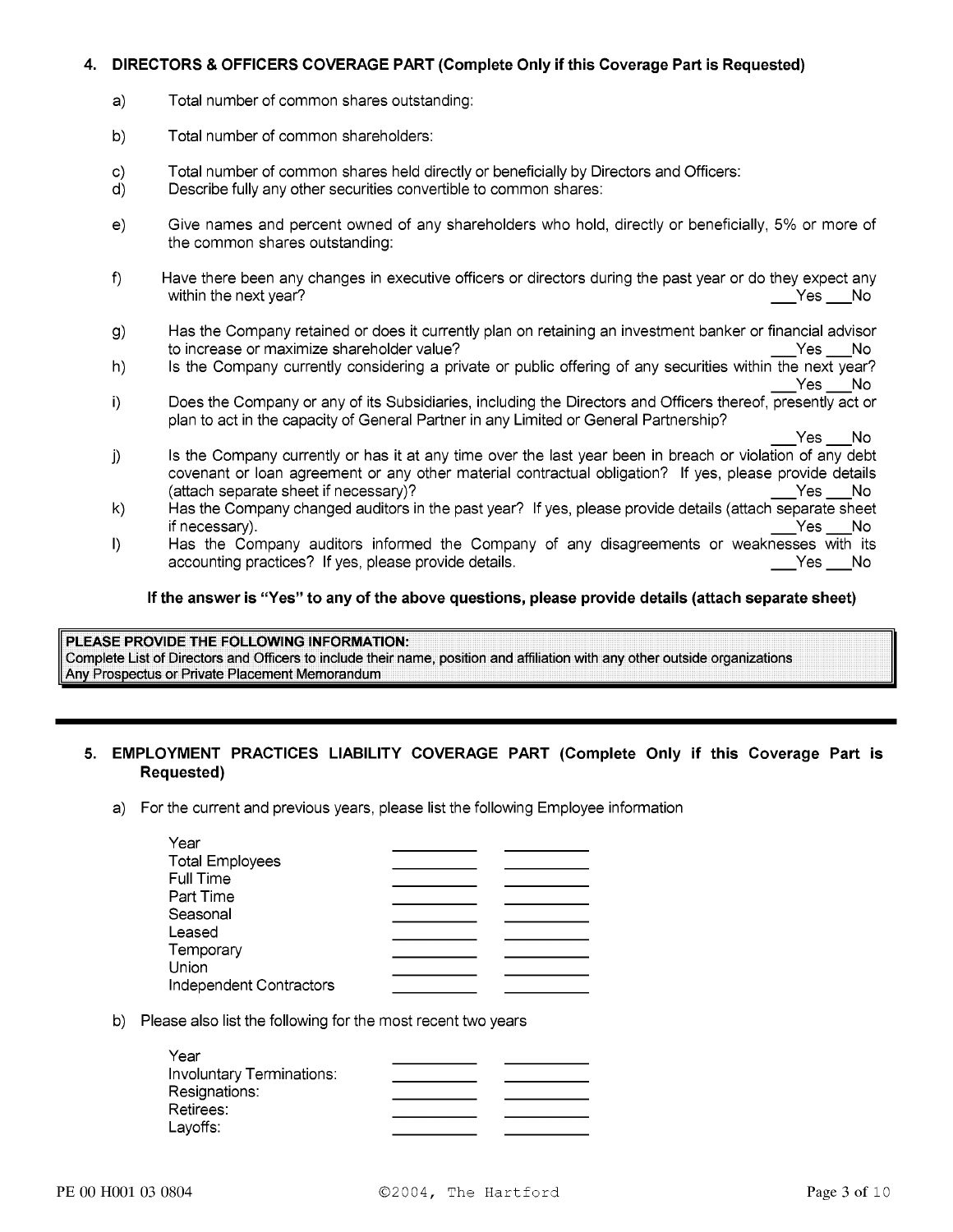c) Please list the total number of employees in the following jurisdiction.

| MICHIGAN          |  |
|-------------------|--|
| <b>TEXAS</b>      |  |
| <b>CALIFORNIA</b> |  |
| OTHER             |  |
| <b>FOREIGN</b>    |  |

d) Please list the number of employees in the following salary ranges (including any bonus and commissions): \$50,000 or less  $$50,000 - $100,000$  $$100,000 - $250,000$ Over \$250,000

| e)      | Are the following policies or procedures contained in the employee handbook? If no handbook, are they<br>distributed to each employee and/or posted?                             |
|---------|----------------------------------------------------------------------------------------------------------------------------------------------------------------------------------|
|         | Sexual Harassment<br>Yes<br>No                                                                                                                                                   |
|         | No<br>Discrimination<br>Yes                                                                                                                                                      |
|         | <b>Equal Employment Opportunity</b><br>No.<br>Yes                                                                                                                                |
|         | Americans with Disabilities Act<br>No<br>Yes                                                                                                                                     |
|         | "Employment-At-Will" wording?<br>No<br>Yes                                                                                                                                       |
| f)      | Does each employee sign acknowledgement of these procedures?<br>No<br>$Yes$ $\_\_$                                                                                               |
| g)      | Does the Company have written procedures for:                                                                                                                                    |
|         | Discipline<br>No<br>Yes                                                                                                                                                          |
|         | Termination<br>Yes<br>No                                                                                                                                                         |
|         | Performance Evaluations<br>No<br>Yes                                                                                                                                             |
|         | <b>Employment Related Disputes</b><br>Yes<br>No                                                                                                                                  |
| h)      | Has legal counsel approved the aforementioned policies?<br>No<br>Yes                                                                                                             |
| i)      | Are employee performance evaluations conducted on an annual basis?<br>No.<br>Yes                                                                                                 |
| j)      | Are exit interviews mandatory?<br>No.<br>Yes                                                                                                                                     |
| k)      | Does the Company Maintain Personnel Files for all Employees?<br>No<br>Yes __                                                                                                     |
| $\vert$ | Has the applicant experienced any complaints charges or hearings involving any                                                                                                   |
|         | of the following:                                                                                                                                                                |
|         | Title VII of the Civil Rights Act of 1964<br>No<br>Yes                                                                                                                           |
|         | Age Discrimination in Employment Act<br>Yes<br>No                                                                                                                                |
|         | The Americans with Disabilities Act<br>Yes<br>No                                                                                                                                 |
|         | The Equal Employment Opportunity Commission<br>Yes<br>No                                                                                                                         |
|         | The Family and Medical Leave Act<br>Yes<br>No.                                                                                                                                   |
|         | Any State or Local Government agency as respects Employment Practices Liability.<br>Yes<br>No.                                                                                   |
|         | If the answer is yes to any part of question I), please provide details (attach                                                                                                  |
|         | separate sheet if necessary)                                                                                                                                                     |
| m)      | Does the Company have a Human Resources Department?<br>Yes No                                                                                                                    |
|         | If not, who handles Human Resource functions?                                                                                                                                    |
|         | Who handles Human Resource functions at locations other than your principal place of business?                                                                                   |
|         | Who has the authority to hire and terminate employees?                                                                                                                           |
| n)      | If the Company had any downsizing, layoffs, reduction in force, plant or office closings, please answer the<br>following questions:                                              |
|         | Was/is severance available to all employees? ___ Yes ___ No If no, please provide<br>details                                                                                     |
|         | Were/are the employees required to sign a release for the severance package?<br>No<br>Yes                                                                                        |
|         | Did any employees refuse to sign the release? ____Yes ____ No<br>If yes, how many?                                                                                               |
|         | <b>Complete Only if Third Party Liability is Requested:</b>                                                                                                                      |
|         | a) Does the Company have written procedures describing conduct when working with third parties including<br>anti-discrimination and/or anti-harassment statements?<br>Yes<br>No. |
|         |                                                                                                                                                                                  |

b) Does the Company have written procedures for responding to complaints, discrimination or harassment by third parties? Yes\_\_\_\_\_\_\_\_\_\_ No\_\_\_\_\_\_\_\_\_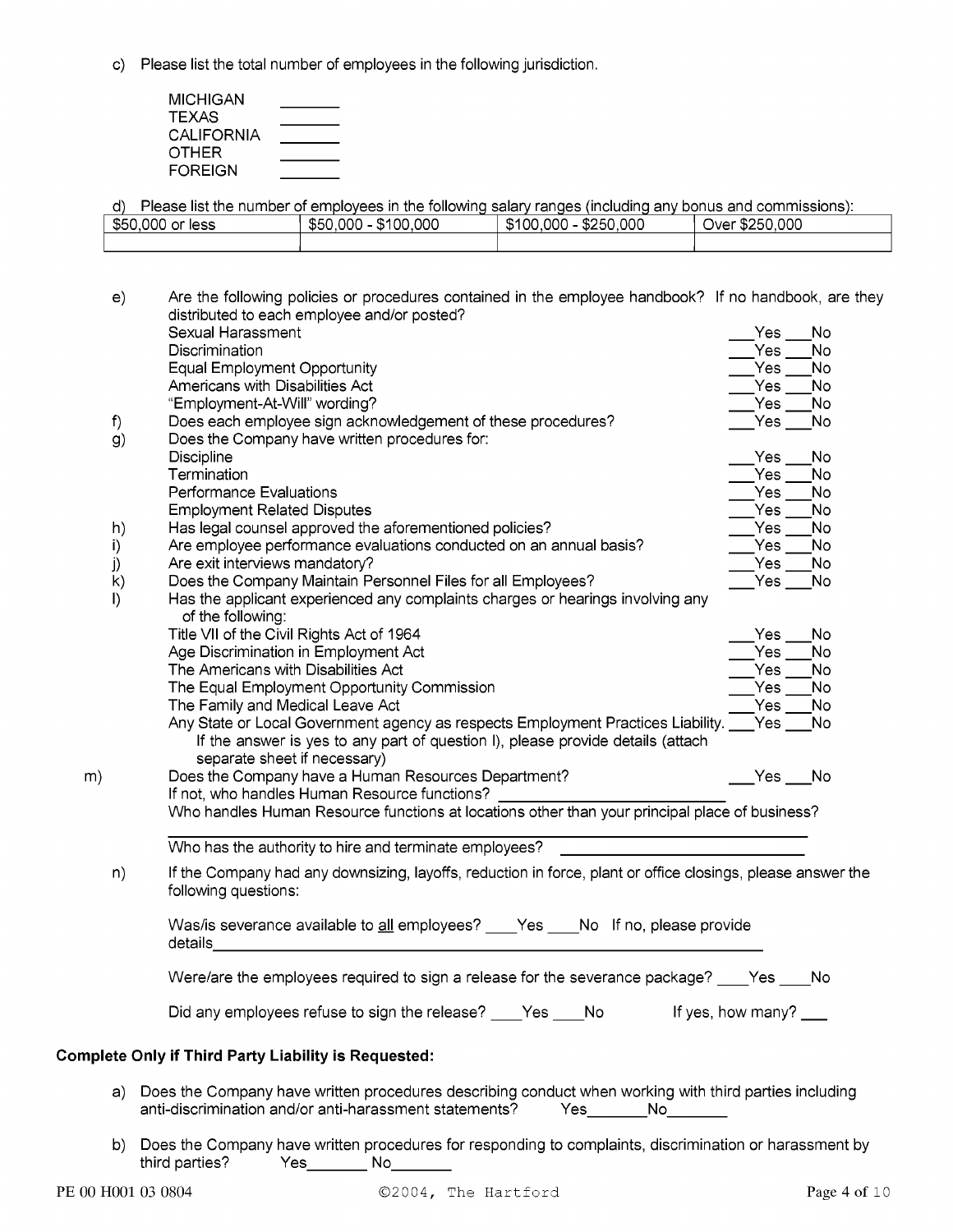- c) What percentage of the Company's employees deal with the general public, work at customer locations or perform a majority of their functions off-site? \_\_\_\_\_\_\_%
- d) Has there been any loss history from the Applicant receiving any complaints from a non-employee? **Yes No**

If yes, please provide complete listing, with number, defense and/or settlement costs.

| PLEASE PROVIDE THE FOLLOWING INFORMATION: |                                      |  |  |
|-------------------------------------------|--------------------------------------|--|--|
| Handbook<br>alovee                        |                                      |  |  |
| Application<br>vment                      |                                      |  |  |
| iifilae<br>Renort                         | f emplovees is over 100.<br>l number |  |  |

### 6. FIDUCIARY LIABILITY COVERAGE PART (Complete Only if this Coverage Part is Requested)

 $a)$ For Each Plan to be covered, please list the following:

| PLAN NAME | <b>PLAN</b><br>TYPF* | # OF PARTICIPANTS | ∣ PLAN ASSETS<br>(CURRENT YEAR) | PLAN STATUS** |
|-----------|----------------------|-------------------|---------------------------------|---------------|
|           |                      |                   |                                 |               |
|           |                      |                   | د ۱                             |               |
|           |                      |                   |                                 |               |

\* Plan Type: Defined Benefit (DB), Defined Contribution (DC), Welfare (W), Employee Stock Ownership (ESOP) or Other  $(O)$ .

\*\* Plan Status: Active (A), Merged (M), Terminated (T) or Frozen (F).

| b)       | Does the plan conform to ERISA?                                                                                                                                                       | Yes  | No. |
|----------|---------------------------------------------------------------------------------------------------------------------------------------------------------------------------------------|------|-----|
| C)       | Has the Company, any plan, or plan fiduciary been accused or found guilty of a breach of<br>fiduciary duty or violation of ERISA?                                                     | Yes  | No. |
| d)       | Does any plan hold or provide the option to invest in the securities of the company or any<br>subsidiary? If yes, please list the percentage that the securities comprise that plan's |      |     |
|          | total assets.                                                                                                                                                                         | Yes  | .No |
| $\Theta$ | During the past 2 years have there been, or during the next year do you anticipate any<br>reduction in benefits?                                                                      | Yes. | .No |
| f)       | Have any plan been investigated by the DOL, IRS or any other regulatory agency in the                                                                                                 |      |     |
|          | past 2 years?                                                                                                                                                                         | Yes  | No  |
| g)       | Has the IRS threatened to withdraw the tax-exempt status of a plan?                                                                                                                   | Yes. | No  |
|          | If there is an adverse response to any question above, please provide details (attach separate.)                                                                                      |      |     |
|          |                                                                                                                                                                                       |      |     |

#### PLEASE PROVIDE THE FOLLOWING INFORMATION: Plan Audit or Form 5500 for all Pension and Welfare plans to be covered by this policy when Plan Participants exceed 100.

### 7. MISCELLANEOUS PROFESSIONAL LIABILITY COVERAGE PART (Complete Only if this Coverage Part is Requested)

For the services listed below, please give an approximate percentage breakdown derived from each professional service (attach a separate sheet if necessary).

| Type of Service | Percentage of Receipts |      |                |
|-----------------|------------------------|------|----------------|
|                 |                        | %    |                |
|                 |                        | $\%$ |                |
|                 |                        | $\%$ |                |
|                 |                        | %    | Total = $100%$ |
|                 |                        |      |                |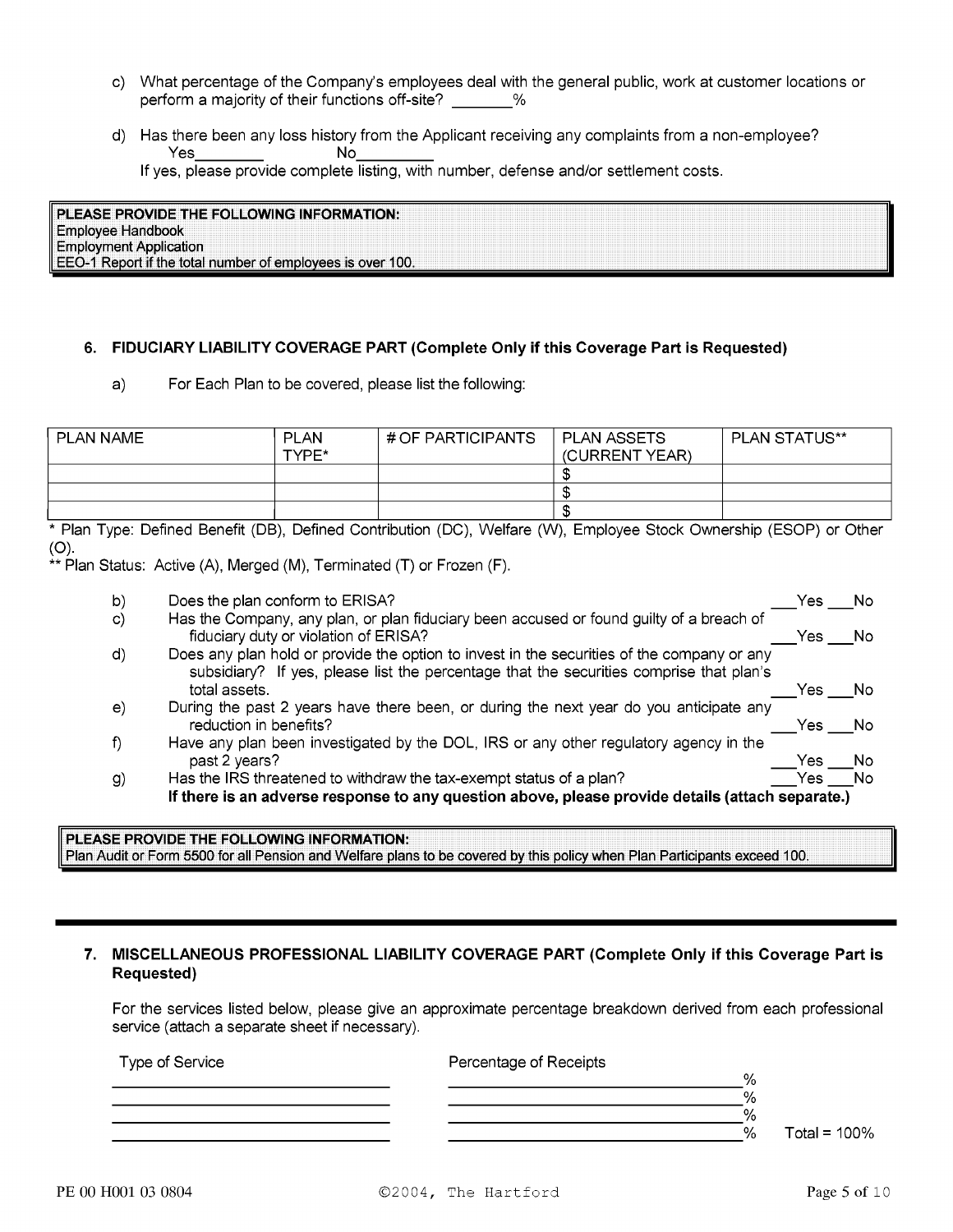List the total gross receipts for the past two years, projected receipts for the coming year derived from the services for which coverage is desired and total number of transactions.

| Year |                                                                     | Gross Receipts | <b>Transactions Projects</b> |
|------|---------------------------------------------------------------------|----------------|------------------------------|
|      |                                                                     |                |                              |
|      |                                                                     |                |                              |
| a'   | Is legal counsel consulted in using written contracts with clients? |                |                              |

- 
- Does the Company use Subcontractors? If yes, please list separately. Does the Company require Subcontractors to carry Errors and Omissions Insurance?
- $\mathsf{c}$ Does the Company use contracts containing hold harmless agreements with Subcontractors?  $d)$
- PLEASE PROVIDE THE FOLLOWING INFORMATION:

**Resumes of Principals** 

 $b)$ 

## 8. CRIME COVERAGE PART (Complete Only if this Coverage Part is Requested)

| <b>IKOSSI BADERIERIOE</b> | List all fidelity and crime losses discovered or sustained in the last three years. Check here if none: $\Box$    |                       |
|---------------------------|-------------------------------------------------------------------------------------------------------------------|-----------------------|
| <b>DATE OF LOSS</b>       | <b>TYPE OF LOSS</b><br>(Employee Dishonesty, Forgery, etc.)                                                       | <b>AMOUNT OF LOSS</b> |
|                           |                                                                                                                   |                       |
|                           | Please attach details of all losses including description corrective action taken and amount covered by insurance |                       |

a) Do you prohibit any employee who reconciles bank statements from also:

|              | Handling bank deposits?<br>Making withdrawals?<br>Having access to check signing machines or signature plates?<br>Is an authorized vendor list utilized to assist in detecting payments to fictitious suppliers<br>b)                                                                                                                                                                                                                                                              | Yes<br>Yes:<br>Yes | No.<br>No |
|--------------|------------------------------------------------------------------------------------------------------------------------------------------------------------------------------------------------------------------------------------------------------------------------------------------------------------------------------------------------------------------------------------------------------------------------------------------------------------------------------------|--------------------|-----------|
|              |                                                                                                                                                                                                                                                                                                                                                                                                                                                                                    |                    |           |
|              |                                                                                                                                                                                                                                                                                                                                                                                                                                                                                    |                    |           |
|              |                                                                                                                                                                                                                                                                                                                                                                                                                                                                                    |                    | No        |
|              |                                                                                                                                                                                                                                                                                                                                                                                                                                                                                    | Yes                | No.       |
|              | Is the responsibility for authorizing vendors, approving invoices and processing payments<br>$\mathsf{C}$<br>segregated among different individuals                                                                                                                                                                                                                                                                                                                                | Yes.               | No        |
|              | If "No", and one person has complete responsibility, does this person also have<br>authority to sign checks and reconcile bank accounts?                                                                                                                                                                                                                                                                                                                                           | Yes                | No.       |
|              | Is your purchasing department separated from receiving responsibilities and supervised by<br>d)<br>someone who is not authorized to pay bills?                                                                                                                                                                                                                                                                                                                                     | Yes                | No.       |
|              | Are perpetual inventories maintained, including a physical check of stock and equipment?<br>e)<br>If yes, by whom?<br>How often?                                                                                                                                                                                                                                                                                                                                                   | Yes l              | No.       |
| f)           | Are the duties of computer programmers and operators separated?                                                                                                                                                                                                                                                                                                                                                                                                                    | Yes                | No        |
|              | Are two or more employees involved in the wire transfer process?<br>g)                                                                                                                                                                                                                                                                                                                                                                                                             | Yes l              | No.       |
|              | If wire transfers are done via telephone, does your bank process the transfer only after<br>h)<br>making a return phone call to an employee other than the one who requested the<br>transfer?                                                                                                                                                                                                                                                                                      | Yes                | No.       |
| i)           | Is there a process whereby completion of wire transfers are confirmed?                                                                                                                                                                                                                                                                                                                                                                                                             | Yes.               | No        |
|              | If "Yes" are the wire transfers reconciled on the same day the confirmation is received?                                                                                                                                                                                                                                                                                                                                                                                           | Yes                | No        |
| j)           | Are your financial statements audited by an independent CPA?                                                                                                                                                                                                                                                                                                                                                                                                                       | Yes.               | No        |
|              | Does the independent CPA provide a Management Letter? If "Yes", please attach the<br>k)                                                                                                                                                                                                                                                                                                                                                                                            |                    |           |
|              | most recent copy along with management's response to the letter.                                                                                                                                                                                                                                                                                                                                                                                                                   | Yes.               | No        |
| $\mathbf{D}$ | Do you have an internal audit department or someone with internal audit responsibilities?                                                                                                                                                                                                                                                                                                                                                                                          | Yes                | No        |
|              | If "Yes", what is the staff size?<br>Are all locations audited?                                                                                                                                                                                                                                                                                                                                                                                                                    | Yes.               | No        |
|              | m) For new employees, are background checks conducted? If "Yes" does it include:                                                                                                                                                                                                                                                                                                                                                                                                   | Yes.               | No        |
|              | prior employment verification?                                                                                                                                                                                                                                                                                                                                                                                                                                                     | Yes                | No        |
|              | criminal history?                                                                                                                                                                                                                                                                                                                                                                                                                                                                  | Yes.               | No        |
|              | drug testing?                                                                                                                                                                                                                                                                                                                                                                                                                                                                      | Yes                | No        |
|              | n) Please mark any of the following characteristics or exposures that apply to your company's operations:<br>Precious metals/gemstones<br>high unit value, portable inventory ____ Narcotics/pharmaceuticals<br>Art or other collectibles<br>warehouse/distribution operations ____ manufacturing operations<br>Do you take care and custody of clients' property?<br>$\circ$<br>If "Yes", does care and custody occur; _____ On premises ____ On clients' premises (please check) | Yes                | No.       |

Yes

Yes \_\_

Yes

Yes

No

No

**No** 

No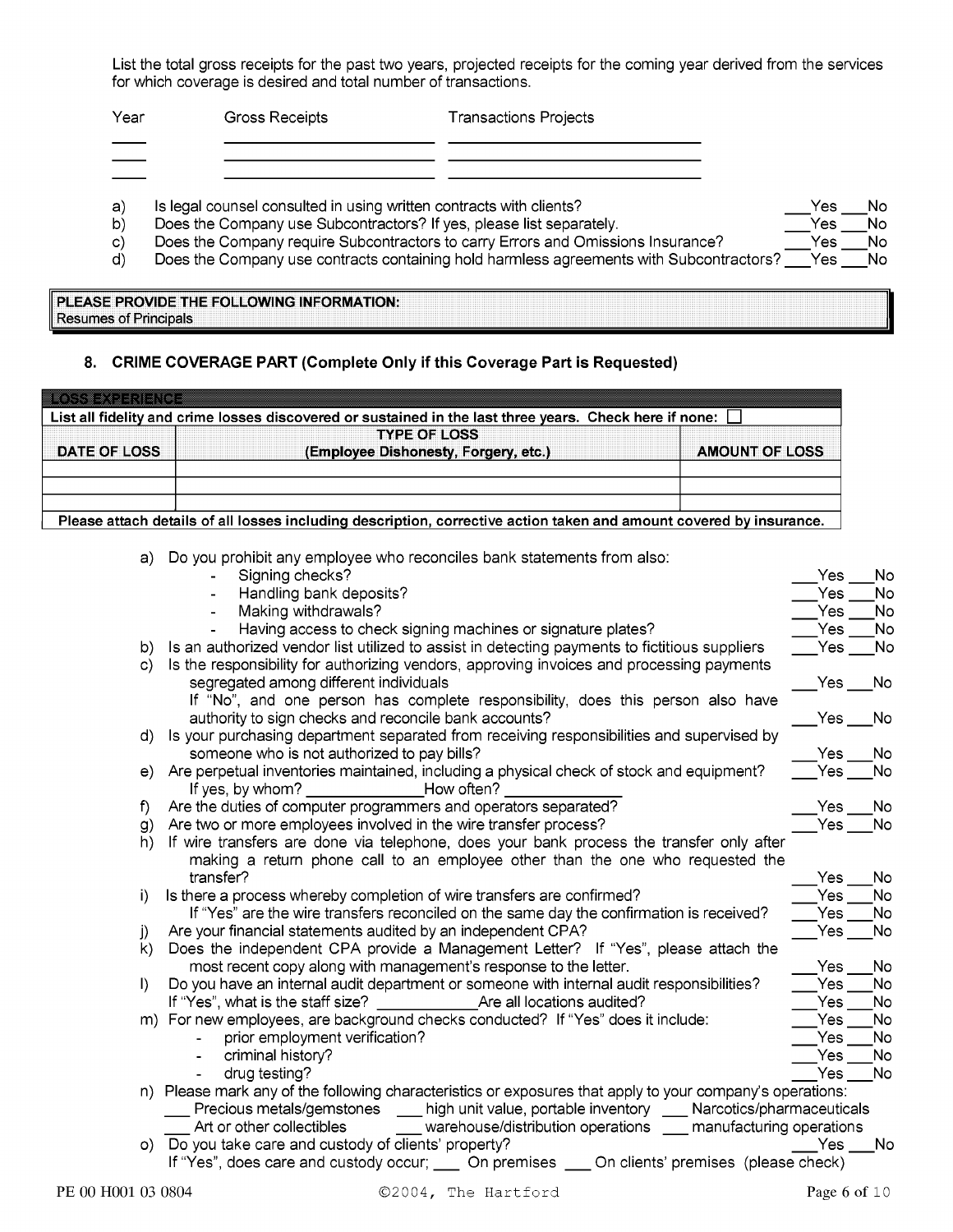- p) Please describe in detail the services you provide for clients:
- q) What is the maximum amount of money/securities at any one location? Money:

(If the answer is "No" to any of questions a) through m), please provide details.)

### 9. KIDNAP AND RANSOM/EXTORTION COVERAGE PART (Complete Only if this Coverage Part is **Requested)**

| a)<br>b)<br>C) | Has there ever been a prior kidnapping, extortion or detention incident?<br>Has there ever been any threat or attempt at a kidnapping, extortion or detention?<br>Are there any current threats or incidents regarding kidnapping, extortion or detention? |                                                                       |                                                                                        |                                  |  |  |  |
|----------------|------------------------------------------------------------------------------------------------------------------------------------------------------------------------------------------------------------------------------------------------------------|-----------------------------------------------------------------------|----------------------------------------------------------------------------------------|----------------------------------|--|--|--|
| d)             | Are any of the proposed insureds likely kidnapping prospects because of business,<br>outside interests or other activities?                                                                                                                                |                                                                       |                                                                                        |                                  |  |  |  |
| e)             | Are any operations to be insured involved in the production of food, beverages or<br>pharmaceuticals (including toothpaste, mouthwash, etc.)?                                                                                                              |                                                                       |                                                                                        |                                  |  |  |  |
|                |                                                                                                                                                                                                                                                            | If yes to any of the above, please provide details:                   |                                                                                        |                                  |  |  |  |
|                |                                                                                                                                                                                                                                                            |                                                                       |                                                                                        |                                  |  |  |  |
|                |                                                                                                                                                                                                                                                            |                                                                       | Please complete the following regarding the foreign travel of the Company's employees: |                                  |  |  |  |
|                | Country                                                                                                                                                                                                                                                    | Number of<br>Trips/Year                                               | Average Length<br>of Stay                                                              | Number of Employees<br>Traveling |  |  |  |
|                |                                                                                                                                                                                                                                                            |                                                                       |                                                                                        |                                  |  |  |  |
|                |                                                                                                                                                                                                                                                            | Describe the Company's security precautions taken for foreign travel: |                                                                                        |                                  |  |  |  |
|                |                                                                                                                                                                                                                                                            |                                                                       | Please complete the following regarding the Company's foreign locations :              |                                  |  |  |  |
|                | Country                                                                                                                                                                                                                                                    |                                                                       | Number of Employees                                                                    | Number of Locations              |  |  |  |
|                |                                                                                                                                                                                                                                                            |                                                                       |                                                                                        |                                  |  |  |  |
|                |                                                                                                                                                                                                                                                            |                                                                       | Describe the Company's security precautions taken at foreign locations:                |                                  |  |  |  |
|                |                                                                                                                                                                                                                                                            |                                                                       |                                                                                        |                                  |  |  |  |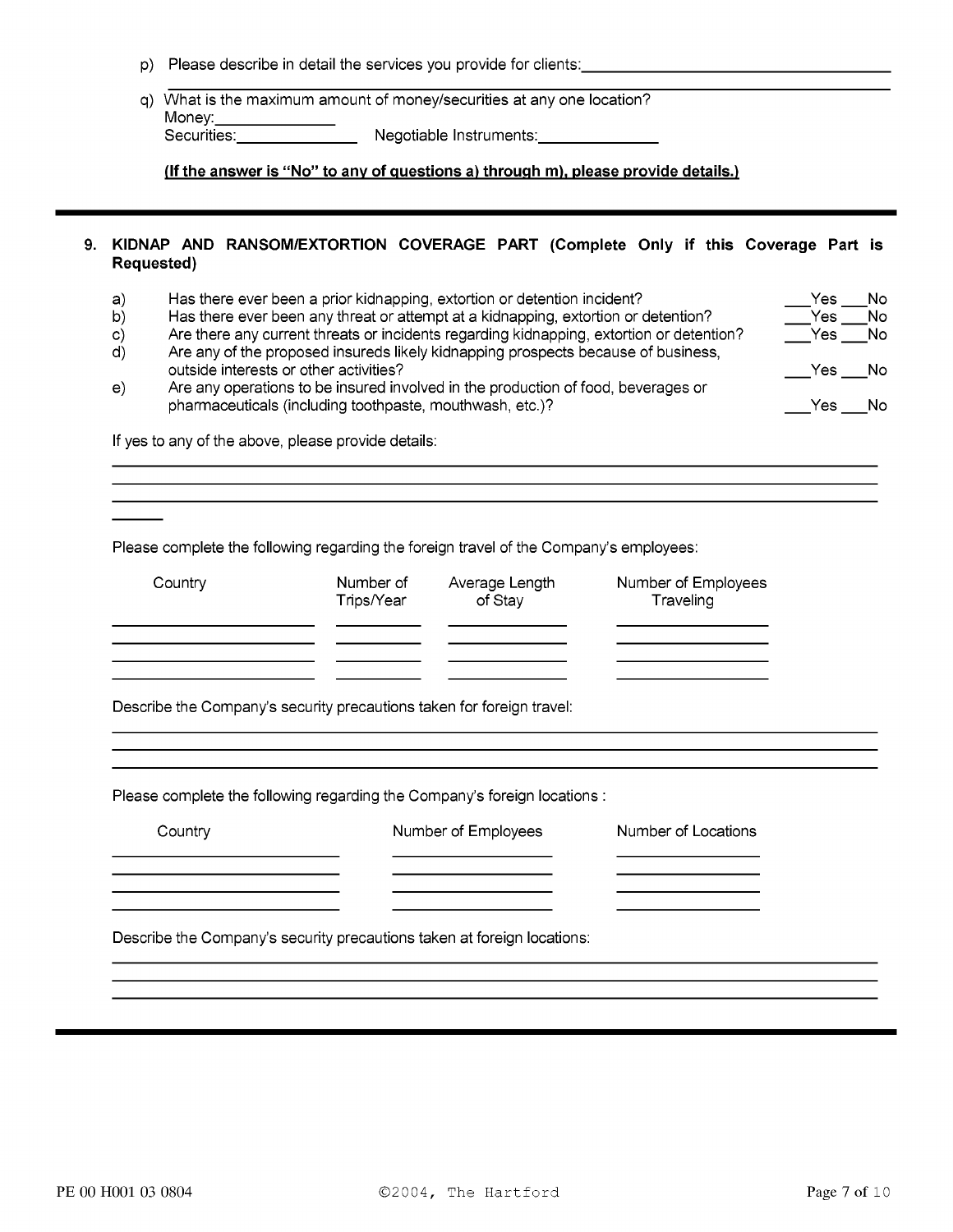#### $10.$ **PREVIOUS INSURANCE:**

Please provide the following details regarding the Company's Current Insurance programs:

| <b>PRODUCT</b><br><b>SIR</b><br>D&O<br>EPL<br>Fiduciary<br>MPL/E&O<br>GL<br>Work Comp<br>Fidelity/Crime |  |
|---------------------------------------------------------------------------------------------------------|--|
|                                                                                                         |  |
|                                                                                                         |  |
|                                                                                                         |  |
|                                                                                                         |  |
|                                                                                                         |  |
|                                                                                                         |  |
|                                                                                                         |  |
| Kidnap and                                                                                              |  |
| Ransom/Extortion                                                                                        |  |

### 11. PRIOR KNOWLEDGE (RENEWAL APPLICANTS: Question 11. need not be answered).

Does anyone for whom insurance is being applied have any knowledge or information of any error, misstatement, misleading statement, act, omission, neglect, breach of duty or other matter that may rise to a claim which may fall within the scope of coverage of the proposed insurance?  $Yes$  No.

If yes, provide complete details.

IT IS AGREED THAT IF SUCH KNOWLEDGE OR INFORMATION EXISTS, ANY CLAIM BASED ON, ARISING FROM, OR IN ANY WAY RELATING TO SUCH ERROR, MISSTATEMENT, MISLEADING STATEMENT, ACT, OMISSION, NEGLECT, BREACH OF DUTY OR OTHER MATTER OF WHICH THERE IS KNOWLEDGE OR INFORMATION SHALL BE EXCLUDED FROM COVERAGE UNDER THE INSURANCE BEING APPLIED FOR.

- 12. LOSS HISTORY (RENEWAL APPLICANTS: Question 12. need not be answered). If yes, provide complete details.
	- Provide details of any actual or potential claims reported under prior insurance for which this policy would  $a)$ provide coverage (if none, so state).
	- b) Has any Insurer cancelled or refused to renew any Directors and Officers, Employment Practices, Fiduciary, Miscellaneous Professional Liability, Crime, Kidnap Ransom or similar insurance within the past 3 years?

 $Yes$  No

#### \* MISSOURI APPLICANTS NEED NOT REPLY.

Applicable to Liability Coverage Parts Only:

- Are there any pending claims or demands against the Company or anyone for whom this insurance is C) intended that may fall within the scope of coverage afforded by any similar insurance presently or previously in effect? Yes No.
- d) Has anyone for whom this insurance is intended given notice under the provisions of any other previous or current similar insurance policy of any facts or circumstances, which may give, rise to a claim being made against the Company and/or anyone for whom this insurance is intended?  $Yes$  No.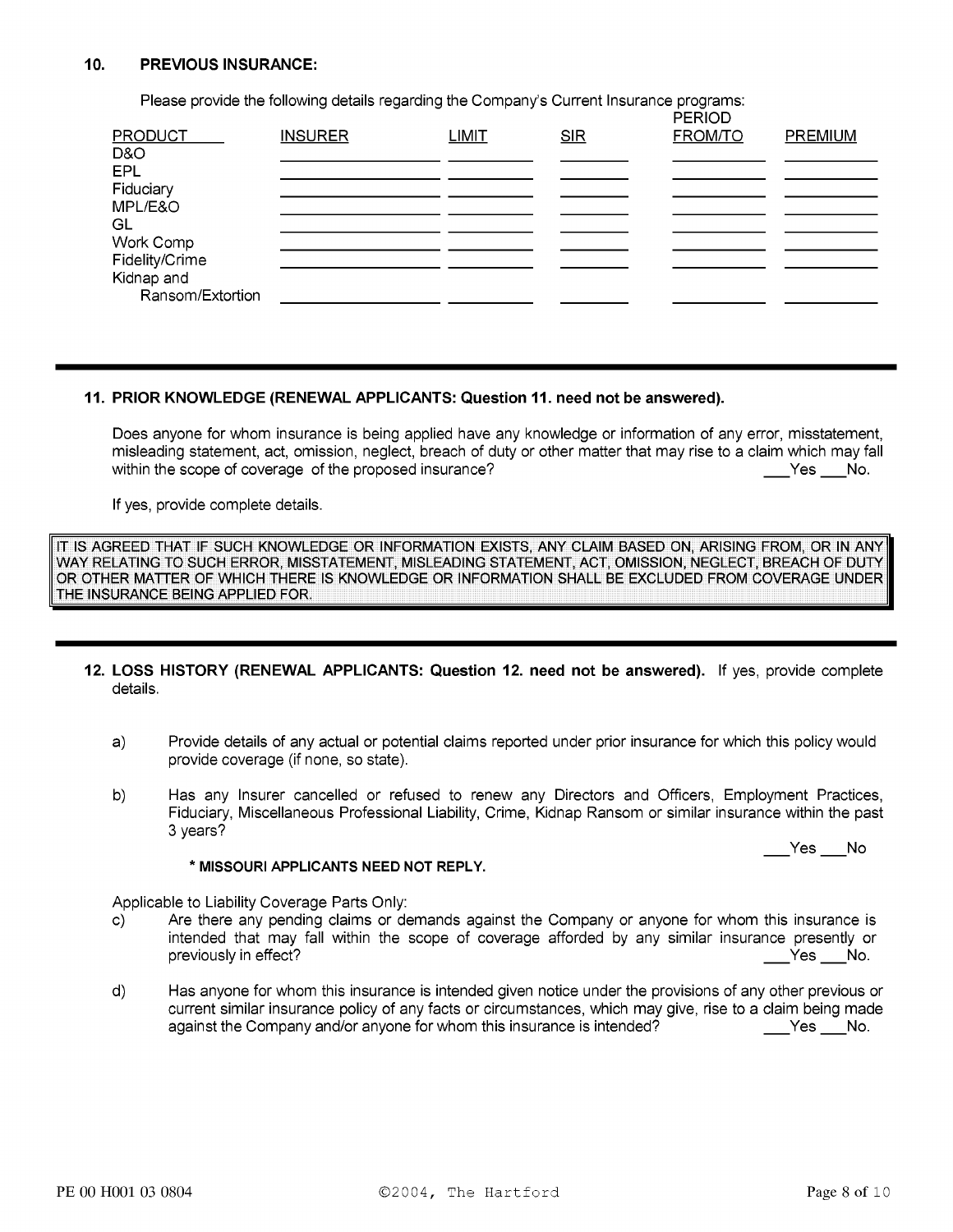REGARDING THESE QUESTIONS C & D, IT IS AGREED THAT IF ANY SUCH CLAIMS, DEMANDS OR NOTICES EXIST, ANY CLAIM BASED UPON, ARISING FROM OR IN ANY WAY RELATED TO SUCH MATTERS SHALL BE EXCLUDED FROM THE INSURANCE BEING APPLIED FOR. THE INFORMATION PROVIDED IN THIS APPLICATION IS FOR UNDERWRITING PURPOSES ONLY AND DOES NOT CONSTITUTE NOTICE TO THE COMPANY OF A CLAIM OR POTENTIAL CLAIM UNDER ANY POLICY. IF YOU INTEND TO NOTICE A CLAIM OR POTENTIAL CLAIM FOR POSSIBLE COVERAGE, PLEASE COMPLY WITH THE NOTICE OF CLAIM CONDITIONS/PROVISIONS FOUND IN YOUR POLICY, BY SENDING WRITTEN NOTICE OF SUCH TO THE CLAIMS DEPARTMENT AT THE HARTFORD, HARTFORD FINANCIAL PRODUCTS, 2 PARK AVENUE, NEW YORK, NEW YORK 10016.

### **FRAUD WARNING STATEMENTS**

ARKANSAS APPLICANTS: ANY PERSON WHO KNOWINGLY PRESENTS A FALSE OR FRAUDULENT CLAIM FOR PAYMENT OF A LOSS OR BENEFIT OR KNOWINGLY PRESENTS FALSE INFORMATION IN AN APPLICATION FOR INSURANCE IS GUILTY OF A CRIME AND MAY BE SUBJECT TO FINES AND CONFINEMENT IN PRISON.

COLORADO APPLICANTS: IT IS UNLAWFUL TO KNOWINGLY PROVIDE FALSE, INCOMPLETE, OR MISLEADING FACTS OR INFORMATION TO AN INSURANCE COMPANY FOR THE PURPOSE OF DEFRAUDING OR ATTEMPTING TO DEFRAUD THE COMPANY. PENALTIES MAY INCLUDE IMPRISONMENT, FINES, DENIAL OF INSURANCE, AND CIVIL DAMAGES. ANY INSURANCE COMPANY OR AGENT OF AN INSURANCE COMPANY WHO KNOWINGLY PROVIDES FALSE, INCOMPLETE, OR MISLEADING FACTS OR INFORMATION TO A POLICY HOLDER OR CLAIMANT FOR THE PURPOSE OF DEFRAUDING OR ATTEMPTING TO DEFRAUD THE POLICY HOLDER OR CLAIMANT WITH REGARD TO A SETTLEMENT OR AWARD PAYABLE FROM INSURANCE PROCEEDS SHALL BE REPORTED TO THE COLORADO DIVISION OF INSURANCE WITHIN THE DEPARTMENT OF REGULATORY AGENCIES.

DISTRICT OF COLUMBIA APPLICANTS:" IT IS A CRIME TO PROVIDE FALSE OR MISLEADING INFORMATION TO AN INSURER FOR THE PURPOSE OF DEFRAUDING THE INSURER OR ANY OTHER PERSON. PENALTIES INCLUDE IMPRISONMENT AND/OR FINES. IN ADDITION, AN INSURER MAY DENY INSURANCE BENEFITS IF FALSE INFORMATION MATERIALLY RELATED TO A CLAIM WAS PROVIDED BY THE APPLICANT."

FLORIDA APPLICANTS: ANY PERSON WHO KNOWINGLY AND WITH INTENT TO INJURE, DEFRAUD OR DECEIVE ANY INSURER FILES A STATEMENT OF CLAIM OR AN APPLICATION CONTAINING ANY FALSE, INCOMPLETE, OR MISLEADING INFORMATION IS GUILTY OF A FELONY OF THE THIRD DEGREE.

HAWAII APPLICANTS: FOR YOUR PROTECTION, HAWAII LAW REQUIRES YOU TO BE INFORMED THAT PRESENTING A FRAUDULENT CLAIM FOR PAYMENT OF A LOSS OR BENEFIT IS A CRIME PUNISHABLE BY FINES OR IMPRISONMENT, OR BOTH.

KENTUCKY APPLICANTS: ANY PERSON WHO KNOWINGLY AND WITH INTENT TO DEFRAUD ANY INSURANCE COMPANY OR OTHER PERSON FILES AN APPLICATION FOR INSURANCE CONTAINING ANY MATERIALLY FALSE INFORMATION OR CONCEALS FOR THE PURPOSE OF MISLEADING, INFORMATION CONCERNING ANY FACT MATERIAL THERETO COMMITS A FRAUDULENT INSURANCE ACT, WHICH IS A CRIME.

LOUISIANA APPLICANTS: ANY PERSON WHO KNOWINGLY PRESENTS A FALSE OR FRAUDULENT CLAIM FOR PAYMENT OF A LOSS OR BENEFIT OR KNOWINGLY PRESENTS FALSE INFORMATION IN AN APPLICATION FOR INSURANCE IS GUILTY OF A CRIME AND MAY BE SUBJECT TO FINES AND CONFINEMENT IN PRISON.

MAINE APPLICANTS: IT IS A CRIME TO KNOWINGLY PROVIDE FALSE, INCOMPLETE OR MISLEADING INFORMATION TO AN INSURANCE COMPANY FOR THE PURPOSE OF DEFRAUDING THE COMPANY. PENALTIES MAY INCLUDE IMPRISONMENT, FINES OR A DENIAL OF INSURANCE BENEFITS.

NEW JERSEY APPLICANTS: ANY PERSON WHO INCLUDES ANY FALSE OR MISLEADING INFORMATION ON AN APPLICATION FOR AN INSURANCE POLICY IS SUBJECT TO CRIMINAL AND CIVIL PENALTIES.

NEW MEXICO APPLICANTS: ANY PERSON WHO KNOWINGLY PRESENTS A FALSE OR FRAUDULENT CLAIM FOR PAYMENT OF A LOSS OR BENEFIT OR KNOWINGLY PRESENTS FALSE INFORMATION IN AN